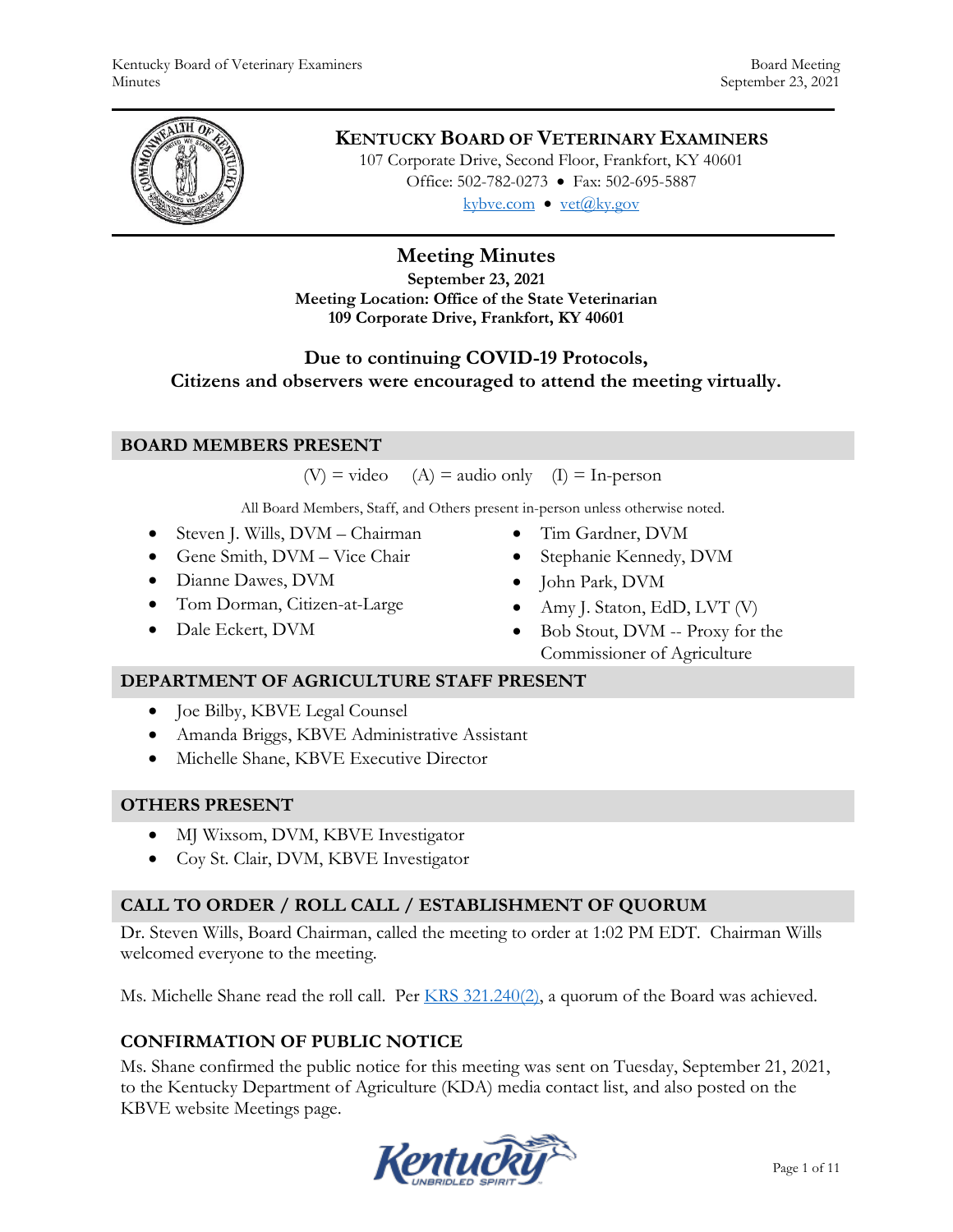# **READING OF MISSION STATEMENT**

Vice Chair Gene Smith, DVM read aloud the Board's mission statement.

## **CONSENT AGENDA**

- Board Meeting Minutes from July 29, 2021 and August 12, 2021
- Budget Expenditures since 7/29 meeting
- Applications Committee Report on New Applications
- Applications Committee Report on New CE Requests
- Approval of Board Per Diem and Mileage

**A MOTION** was made by Dr. Tim Gardner to approve the consent agenda. The motion, seconded by Dr. Park, passed unanimously.

## **Budget**

The budget expenditures and revenue approved are summarized for F.Y. 2022, July 1, 2021, through September 15, 2021, as follows:

- Receipts  $= $23,730$
- Expenditures =  $$60,285$
- Current Balance  $= $1,159,844$

## **Applications Committee Reports**

- Report on New Applications
- Report on New CE Requests

The Applications Committee Reports are as follows in Table 1: Approved Applicants for Licensure and Certification, and Table 2: Approved CE Requests. The Board approved 16 veterinarian, 16 veterinary technician, and one (1) animal euthanasia specialist applications. The Board approved CE requests for 29 hours of CE for veterinarians and 26 hours of CE for veterinary technicians.

| Table 1: Approved Applicants for Licensure and Certification |                   |                       |                     |                |  |  |  |  |
|--------------------------------------------------------------|-------------------|-----------------------|---------------------|----------------|--|--|--|--|
| Row<br>#                                                     | <b>First Name</b> | <b>Last Name</b>      | <b>License Type</b> | App. Type      |  |  |  |  |
|                                                              | Rolf              | <b>Becker Modesto</b> | Veterinarian        | Endorsement    |  |  |  |  |
| ↑                                                            | Kalisha E.        | Brandenburg           | Veterinarian        | Special Permit |  |  |  |  |
| 3                                                            | Clara L.D.        | Burgy                 | Veterinarian        | <b>New</b>     |  |  |  |  |
|                                                              | Emily J.          | Crow                  | Veterinarian        | Reinstatement  |  |  |  |  |

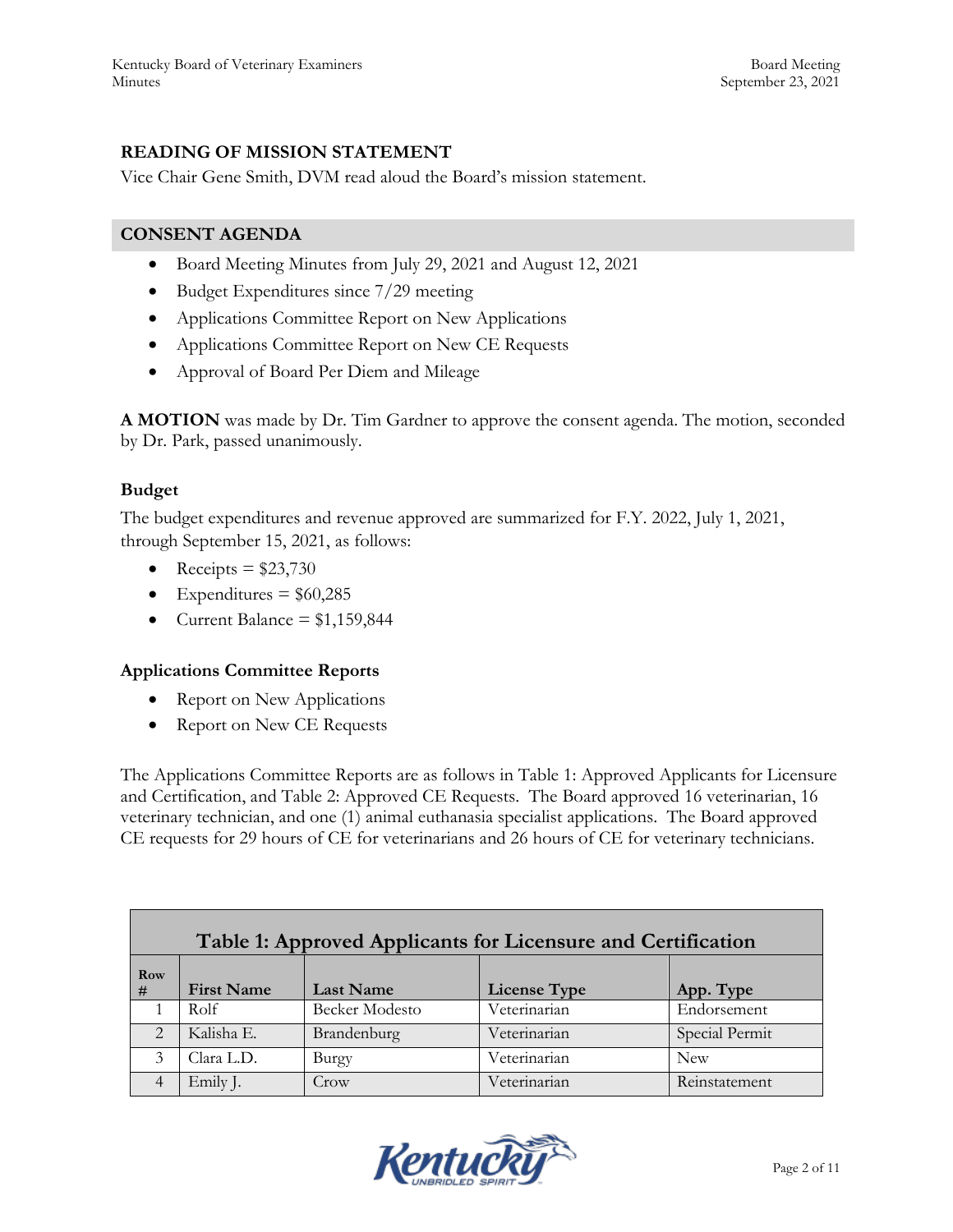| Row<br># | <b>First Name</b> | <b>Last Name</b> | <b>License Type</b>   | App. Type     |
|----------|-------------------|------------------|-----------------------|---------------|
| 5        | Brian A.          | Evans            | Veterinarian          | Endorsement   |
| 6        | Christina M.      | Fernandez        | Veterinarian          | Endorsement   |
| 7        | DeAnna K.         | Fox              | Veterinarian          | Endorsement   |
| 8        | Kristen J.        | Hicks            | Veterinarian          | Endorsement   |
| 9        | Austin T.         | Horstman         | Veterinarian          | <b>New</b>    |
| 10       | Jerrod C.         | Johnson          | Veterinarian          | Reinstatement |
| 11       | Madalyn J.        | Kalscheur        | Veterinarian          | Endorsement   |
| 12       | Michaela C.       | Olson            | Veterinarian          | Endorsement   |
| 13       | William J.        | Parsons          | Veterinarian          | New           |
| 14       | Thomas W.         | Shoemaker        | Veterinarian          | Endorsement   |
| 15       | Mikala P.         | <b>Vig</b>       | Veterinarian          | Endorsement   |
| 16       | Arielle E.        | Witkowski        | Veterinarian          | <b>New</b>    |
| 17       | Claire V.         | Bishop           | Veterinary Technician | <b>New</b>    |
| 18       | Rachel A.         | Bodner           | Veterinary Technician | <b>New</b>    |
| 19       | Hannah M.         | Cox              | Veterinary Technician | <b>New</b>    |
| 20       | Madelyn K.        | Flesch           | Veterinary Technician | New           |
| 21       | Molly J.          | Haas             | Veterinary Technician | Endorsement   |
| 22       | Kari M.           | Hicks            | Veterinary Technician | Endorsement   |
| 23       | Madelyn G.        | Jones            | Veterinary Technician | <b>New</b>    |
| 24       | Khloe M.          | Labine           | Veterinary Technician | New           |
| 25       | Rachelle D.       | Layton           | Veterinary Technician | <b>New</b>    |
| 26       | Destinee N.       | Maynard          | Veterinary Technician | <b>New</b>    |
| 27       | Kelsee L.         | Riggsbee         | Veterinary Technician | <b>New</b>    |
| 28       | Krysta D.         | Shattuck         | Veterinary Technician | <b>New</b>    |
| 29       | Erin E.           | Smith            | Veterinary Technician | <b>New</b>    |
| 30       | Tessa M.          | Sutherland       | Veterinary Technician | <b>New</b>    |
| 31       | Delaney N.        | Webb             | Veterinary Technician | <b>New</b>    |
| 32       | Addison N.        | Widmer           | Veterinary Technician | <b>New</b>    |
| 33       | Aaron M.          | Arnold           | Euthanasia Specialist | <b>New</b>    |

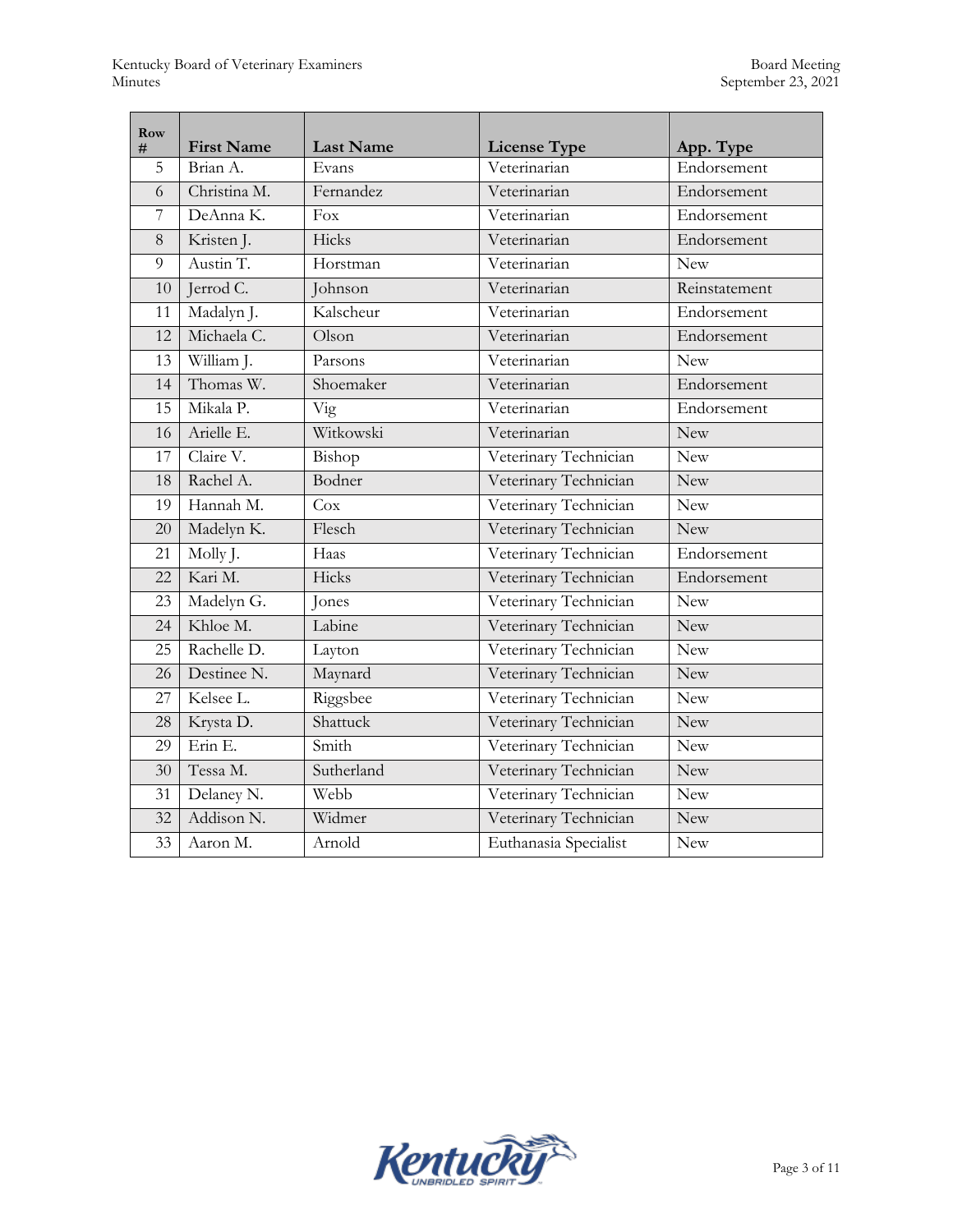| <b>Table 2: Approved CE Requests</b>                                        |                                                             |                 |                     |                       |  |  |  |  |
|-----------------------------------------------------------------------------|-------------------------------------------------------------|-----------------|---------------------|-----------------------|--|--|--|--|
|                                                                             | <b>CE Hours</b><br>Requested                                |                 |                     |                       |  |  |  |  |
| <b>Course Title</b>                                                         | Sponsor / Provider                                          | <b>Vet</b>      | Vet<br><b>Techs</b> | Date of<br>Program(s) |  |  |  |  |
| Picture Perfect Care: An Overview of<br>Thoracic Radiographs                | Care Center                                                 | $\mathbf{1}$    |                     | 8/17/2021             |  |  |  |  |
| Turn the Beat Around: Arrhythmias                                           | <b>Greater Louisville VMA</b>                               | $\overline{2}$  |                     | 8/24/2021             |  |  |  |  |
| Glaucoma 201                                                                | OnlineCE.com<br>(Dr. Richard Saporito)                      | $\mathbf{1}$    | $\mathbf{1}$        | Online-<br>on-demand  |  |  |  |  |
| Glaucoma 202                                                                | OnlineCE.com<br>(Dr. Richard Saporito)                      | $\overline{2}$  | $\overline{2}$      | Online-<br>on-demand  |  |  |  |  |
| Glaucoma 203                                                                | OnlineCE.com<br>(Dr. Richard Saporito)                      | $\overline{2}$  | $\overline{2}$      | Online-<br>on-demand  |  |  |  |  |
| Glaucoma 204                                                                | OnlineCE.com<br>(Dr. Richard Saporito)                      | $\mathbf{1}$    | $\mathbf{1}$        | Online-<br>on-demand  |  |  |  |  |
| Glaucoma 205                                                                | OnlineCE.com<br>(Dr. Richard Saporito)                      | $\overline{2}$  | $\overline{2}$      | Online-<br>on-demand  |  |  |  |  |
| Glaucoma 206                                                                | OnlineCE.com<br>(Dr. Richard Saporito)                      | $\overline{2}$  | $\overline{2}$      | Online-<br>on-demand  |  |  |  |  |
| Glaucoma 207                                                                | OnlineCE.com<br>(Dr. Richard Saporito)                      | $\overline{2}$  | $\overline{2}$      | Online-<br>on-demand  |  |  |  |  |
| Glaucoma 208                                                                | OnlineCE.com<br>(Dr. Richard Saporito)                      | $\mathbf{1}$    | $\mathbf{1}$        | Online-<br>on-demand  |  |  |  |  |
| Glaucoma 209                                                                | OnlineCE.com<br>(Dr. Richard Saporito)                      | $\mathbf{1}$    | $\mathbf{1}$        | Online-<br>on-demand  |  |  |  |  |
| Glaucoma 210                                                                | OnlineCE.com<br>(Dr. Richard Saporito)                      | $\mathbf{1}$    | $\mathbf{1}$        | Online-<br>on-demand  |  |  |  |  |
| Dr. Philip Hardwidge: "Intra-bacterial<br>activities of type III secretion" | UK Gluck Equine Research<br>Center                          | $\mathbf{1}$    | $\mathbf{1}$        | 10/28/2021            |  |  |  |  |
| Dr. Shavahn Loux: "Unraveling the<br>mystery of vitamin D in horses"        | UK Gluck Equine Research<br>Center                          | $\mathbf{1}$    | 1                   | 10/14/2021            |  |  |  |  |
| Equine Melanoma, Pigmentation and Skin<br>Health                            | UK Gluck Equine Research<br>Center                          | $\overline{2}$  | 2                   | 9/25/2021             |  |  |  |  |
| 2021 Summer/Fall Food Animal<br>Conference                                  | UK Veterinary Diagnostic<br>Lab and Elanco Animal<br>Health | $7\overline{ }$ | $\overline{7}$      | 9/23/2021             |  |  |  |  |

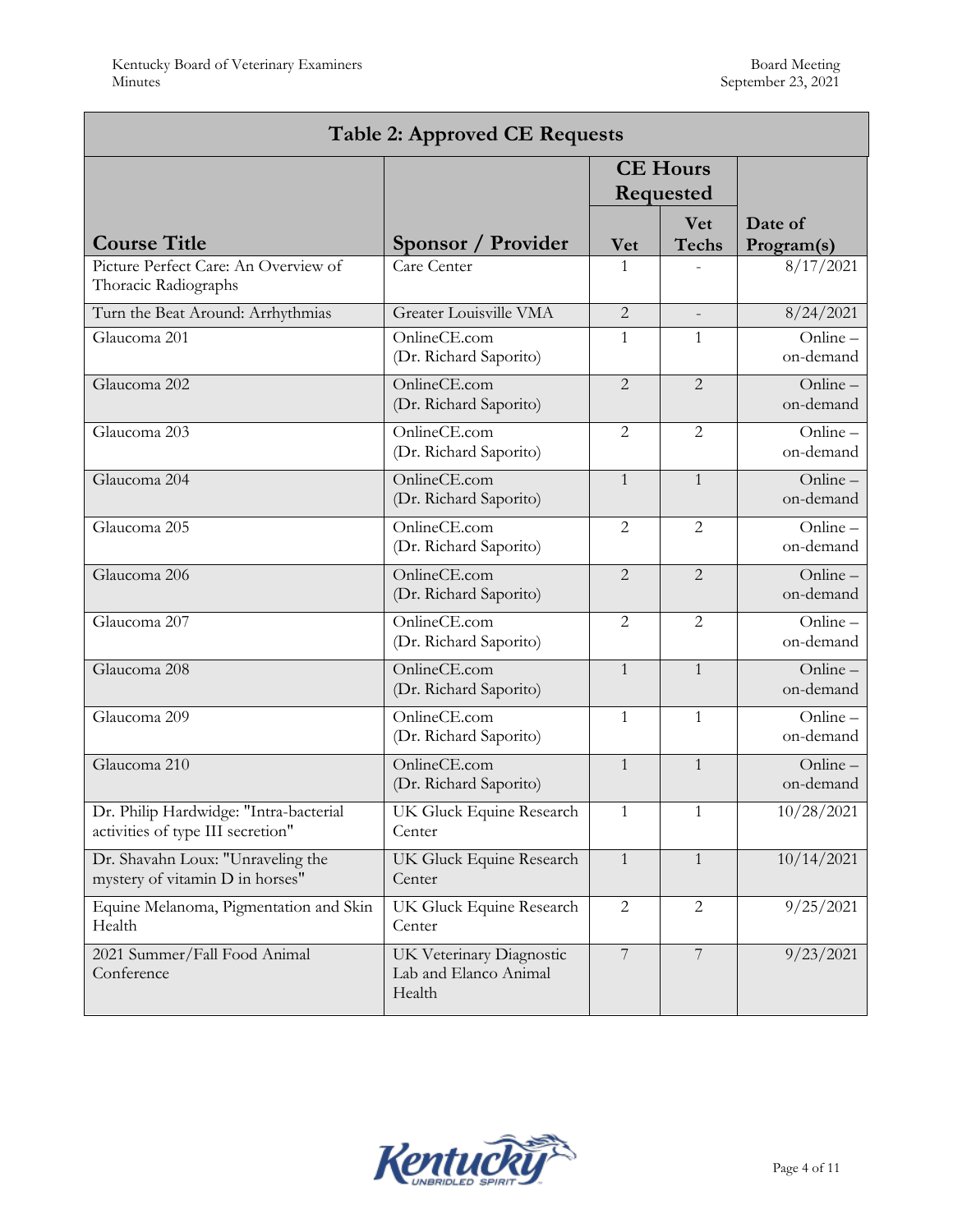#### **BUSINESS AGENDA**

#### **BUDGET MATTERS**

- **Biennial Budget.** Ms. Shane discussed the biennial budget process, and provided an overview of the draft A4 filing for the Governor's Office.
- **KVMA partnership and E&O Initiative in 2022.** Ms. Shane provided an update on the progress of reinitiating the education and outreach effort via contract with the Kentucky Veterinary Medical Association. This contract has been approved by the Finance Cabinet for non-competitive procurement.
- **RFP for 16-hour Euthanasia course trainings.** Members of the Board discussed the terms of the proposed RFP for euthanasia course trainers. An adjustment to the exam qualification was made to the minimum passing grade for course participants.

**A MOTION** was made by Dr. Gardener to approve the RFP for "Trainers for 16-hour Certified Animal Euthanasia Course" with agreed upon modifications to the participant exam passing grade. The motion, seconded by Ms. Amy Staton passed unanimously.

#### **OLD BUSINESS**

 **AAVSB Update.** Members of the Board discussed the candidates for the AAVSB Board of Directors and other elected positions.

**A MOTION** was made by Dr. Park to provide authority to Dr. Wills, Dr. Dawes, and Ms. Shane to make a decision on behalf of the full KBVE Board at the 2021 national Annual Meeting, determining the best candidates to vote for in the AAVSB elections. The motion, seconded by Mr. Tom Dorman passed unanimously.

- **KVMA Power of 10 Meeting on Aug 17.** Ms. Shane and Mr. Dorman provided a brief summary of the KVMA meeting and presenters.
- **ACA-AES Drug Policy Push Back.** Members of the Board discussed the feedback received from licensed animal control agencies and shelter veterinarians on the new KBVE drug policy for Certified Animal Control Agencies (ACA) and Certified Animal Euthanasia Specialists (AES).

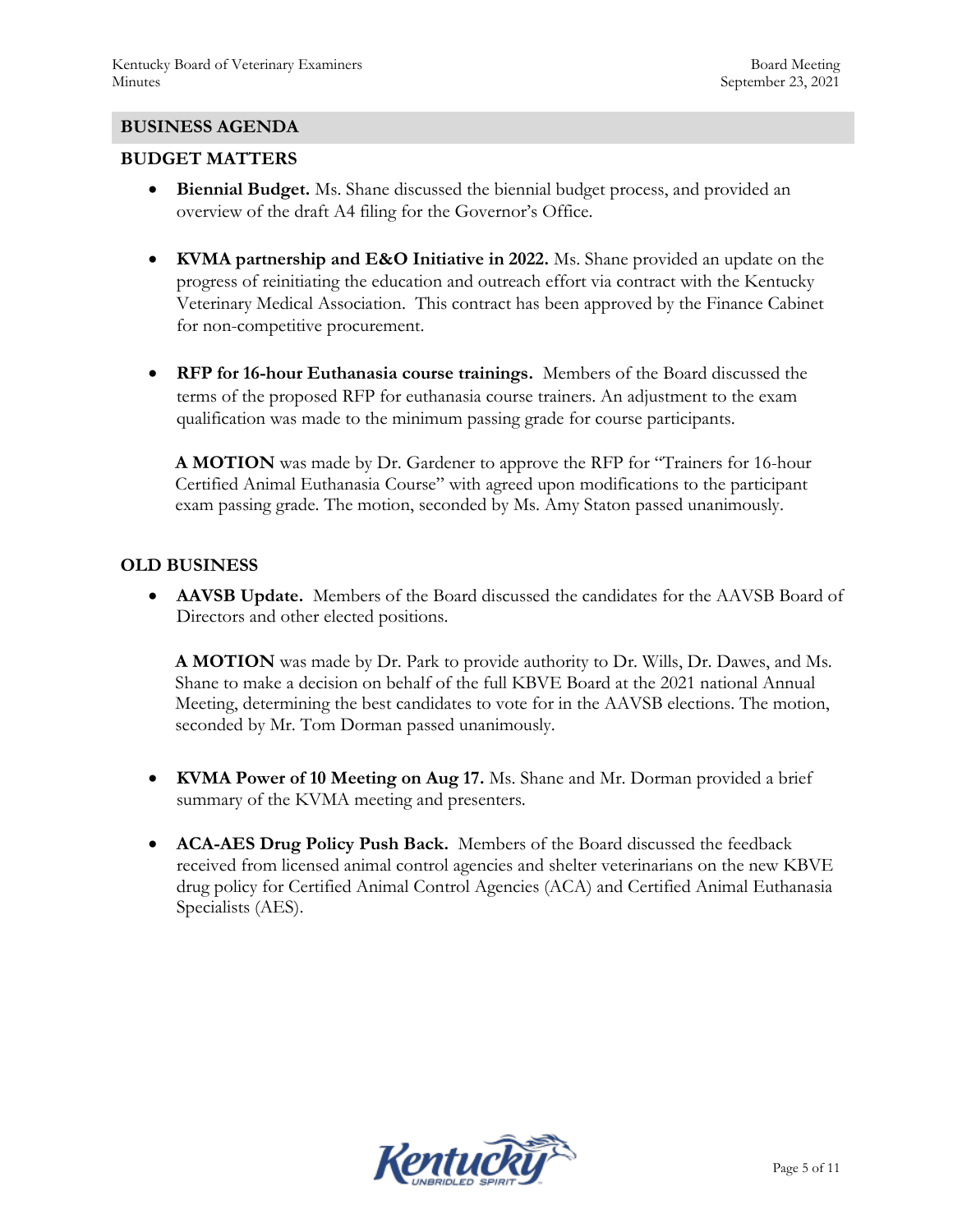**A MOTION** was made by Dr. Eckert to update the current ACA – AES Policy on Allowable Drugs to include the following changes:

- o Add drugs for euthanasia assistance (sedation):
	- **Dexmedetomidine**
	- Ketamine (limited to a 30-day supply or less)
- o Best efforts should be made to limit inventory to a 30-day supply or less of all controlled substances
- o Best efforts should be made to use all drugs prior to the drug expiration date
- o Add a statement that AES can work in the capacity as a veterinary assistant [\(KRS](https://apps.legislature.ky.gov/law/statutes/statute.aspx?id=31414)  [321.443\)](https://apps.legislature.ky.gov/law/statutes/statute.aspx?id=31414) under direct supervision; in this capacity they can use anything a shelter employed veterinarian deems appropriate in their professional judgement, however the veterinarian must provide direct supervision, i.e., be onsite and available face-toface for immediate response

The motion, seconded by Dr. Gardner, passed unanimously.

- **Responsible Parties – ACA DEA Registration**
	- o Ms. Shane spoke with a DEA Agent on September 8. She explained high turnover issues and discussed ways to ensure that the DEA Registrant point of contact information stays updated.
	- o Members of the board discussed developing a whitepaper to send to all shelters annually, informing them of their responsibilities to DEA and the KBVE.

## **LICENSURE STATUS REPORT**

Ms. Shane provided the Licensure Status Report.

- **Veterinarians.** 2,532 Active licenses, up 25 licenses from the last report, and down 114 from the same time period in 2020; there are also currently 37 Inactive veterinarian licenses and two (2) Special Permits.
- **Veterinary Technicians.** 491 Active licenses, up 12 licenses from the last report, and up 35 licenses from the same time period in 2020; there is also currently ten (10) Inactive veterinary technician licenses.
- **Certified Animal Control Agencies**. 48 Active certificates, down one (1) from the last report, and down five (5) from the same time period in 2020; and
- **Certified Animal Euthanasia Specialists**. 172 Active certificates, down one (1) from the last report, and down 14 from the same period in 2020; there are also currently eight (8) Inactive animal euthanasia specialist certificates.

Ms. Shane and Members of the Board discussed the value of the Licensure Status Report, and possible changes.

- Longer look-back (spanning 5-10 years)
- Shift focus to practice types statistics to help shape policy
- Move basic statistics to Consent Agenda

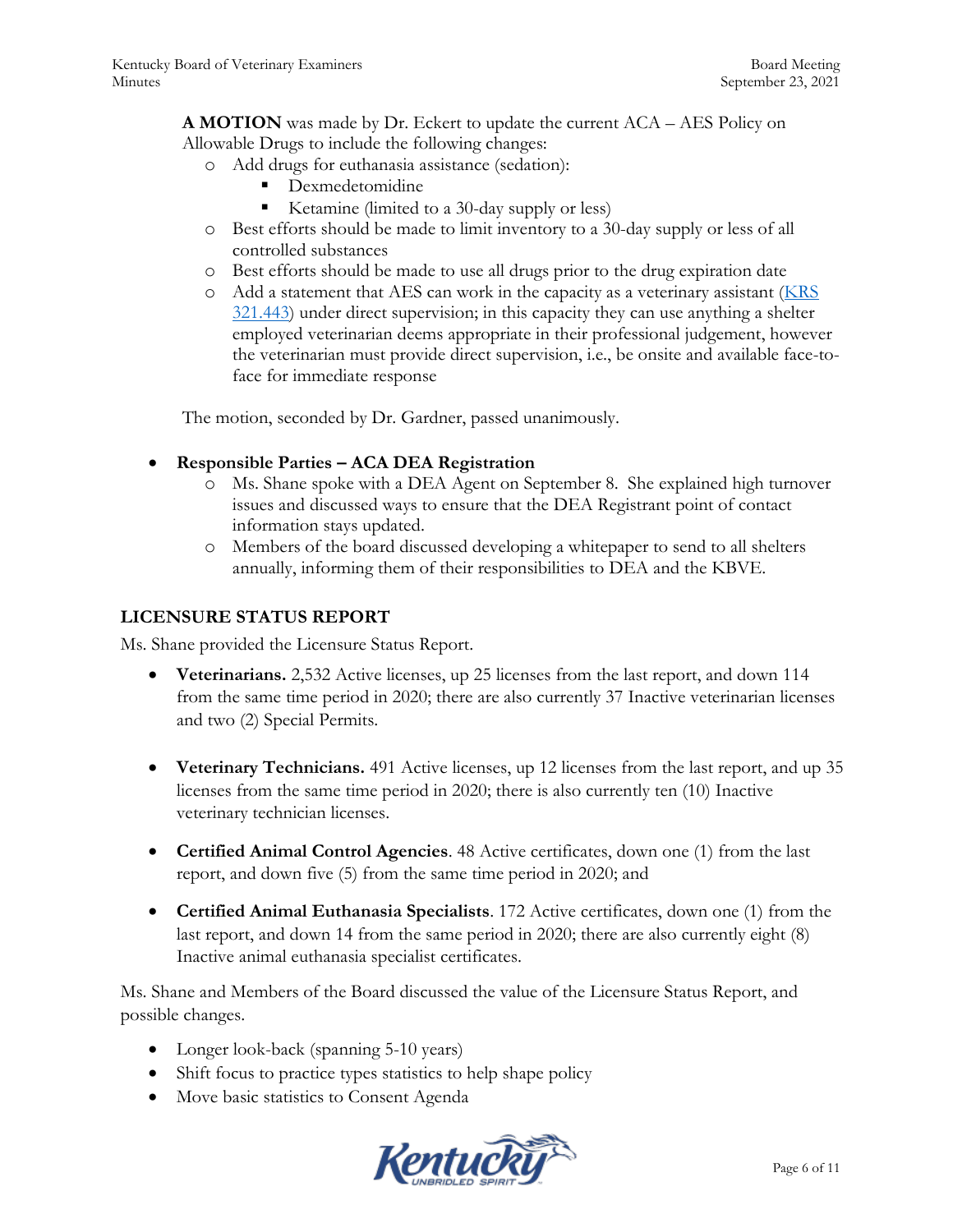- For USDA accreditation, change the fields in the database to collect the accreditation type
- **A MOTION** was made by Dr. Park to authorize budgetary expense of approximately \$1,200 for building a new database report to pull relevant statistics. The motion, seconded
	- by Dr. Smith, passed unanimously.
		- o Categories of interest:
			- Species type ('Area of Practice I' on application and renewal forms)
			- Business practice ('Area of Practice II' on application and renewal forms)
			- Geography
			- Age
			- **USDA** Accreditation Type

Chairman Wills and Ms. Shane introduced the topic of provisional licensure for new graduates.

- 2021 is the second year that KBVE offered a provisional license to new graduates of Auburn, with full licensure pending upon complete submission of all required application components (final transcripts and background checks).
- Members of the board discussed with counsel the options available to the board in the event a licensee fails to comply with provisions on the license.
- The board may issue a provisional license with a shortened term (adjusted expiry date) to ensure provisions are met, or the license will expire.

# **APPLICATIONS COMMITTEE REPORT**

Dr. Kennedy presented the Applications Committee Reports.

In addition, Members discussed a proposed policy related to applications for Animal Euthanasia Specialists (AES) and Animal Control Agency (ACA) Onsite Designated Managers. This policy was proposed in response to requests from the ACA managers and county offices indicating difficulty with obtaining the fingerprinting required for the personal FBI background checks. The proposal would allow ACA and AES applicants to use employment background checks or state level background checks obtained within specified times related to the date of the application.

**A MOTION** was made by Dr. Eckert to approve the Background Check Policy for AES applicants and ACA onsite designated managers as presented. The motion, seconded by Dr. Gardner, passed unanimously.

# **WELLNESS COMMITTEE REPORT**

Mr. Tom Dorman presented the Wellness Report.

# **EDUCATION AND OUTREACH COMMITTEE**

Chairman Wills and Ms. Shane provided information on their presentation to Dean Calvin Johnson's course on Law and Ethics to incoming freshman at the Auburn College of Veterinary Medicine.

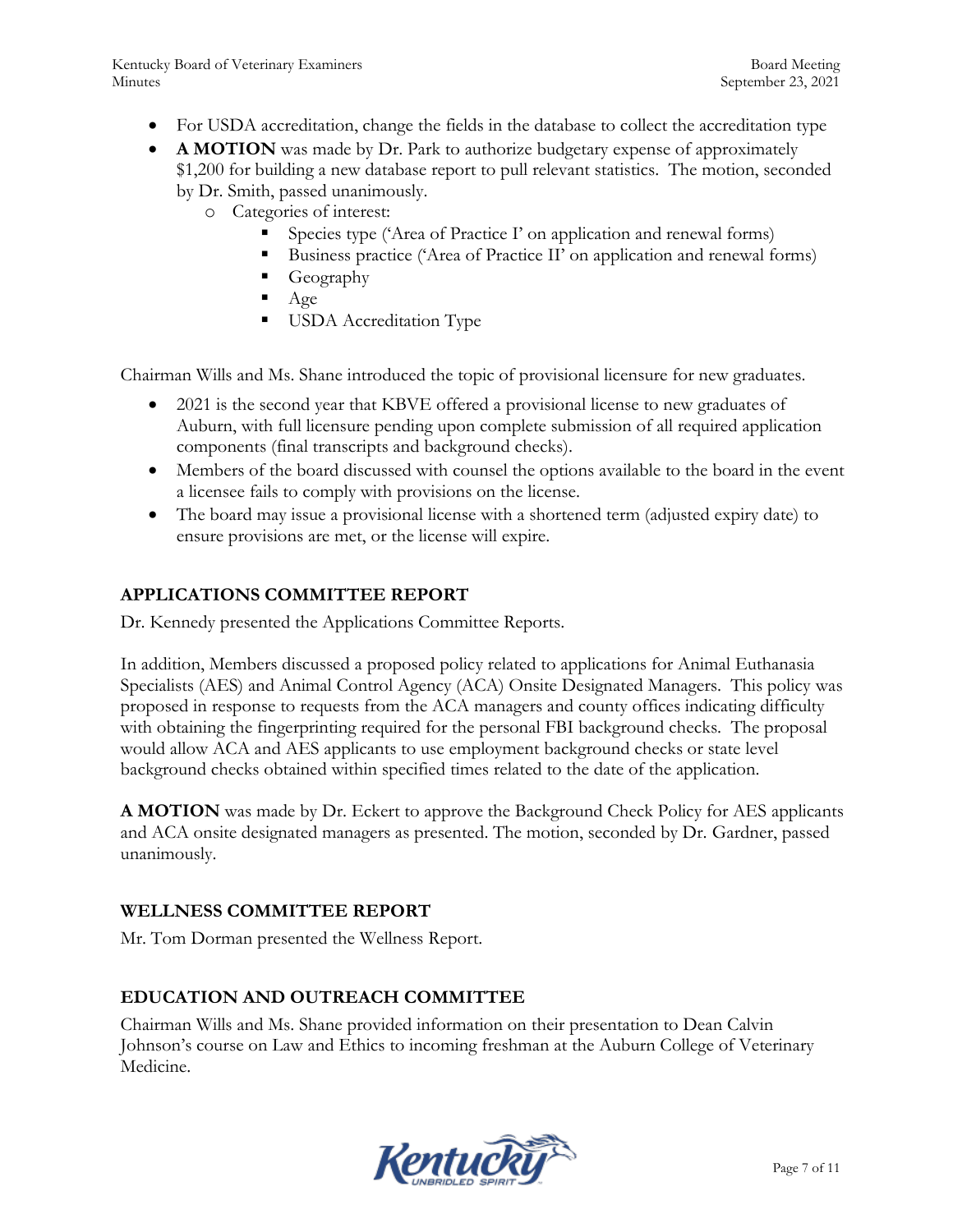- Presented August 24 via Zoom
- 50 min time slot no time for interaction or feedback
- Well received, and strong student interest
- Intend to travel to Auburn and deliver more interactive version in-person in the future

## **SALES REPORTS**

Investigator St. Clair, DVM presented the equine sales reports, and provided an update on licensure verification procedures from each organization.

- Fasig-Tipton September 2021
	- o 23 veterinarians viewed radiographs
		- Two (2) were foreign veterinarians
	- o Radiographs reviews
		- $\blacksquare$  24 onsite
		- $\blacksquare$  48 online
		- $\blacksquare$  26 videos
		- Multiple veterinarians viewed both onsite and online
- Update on licensure verification procedures
	- o Fasig-Tipton collecting license number, but not the state of licensure
	- o Keeneland collecting license number and state of licensure

Members of the Board discussed issues with ensuring licensure for veterinarians viewing reports at the sales.

- Veterinarians not licensed in KY viewing radiographs for their personal use/ purchase information
- Foreign veterinarians not licensed but exceeding legal time-limits established in KRS [321.200\(](https://apps.legislature.ky.gov/law/statutes/statute.aspx?id=45325)2), including lack of registration with the KBVE prior to practicing
- Veterinarians viewing radiographs online and how to monitor / work with the sales groups to ensure licensure of viewing veterinarians

## **INVESTIGATOR REPORTS**

Investigator MJ Wixsom, DVM presented reports from recent animal control agency inspections. Periodic Shelter Inspections:

- $\bullet$  Bell County (#149520)
- Clay County  $(\# 149526)$
- $\bullet$  Harlan County (# 149524)
- Rockcastle County (#149492)

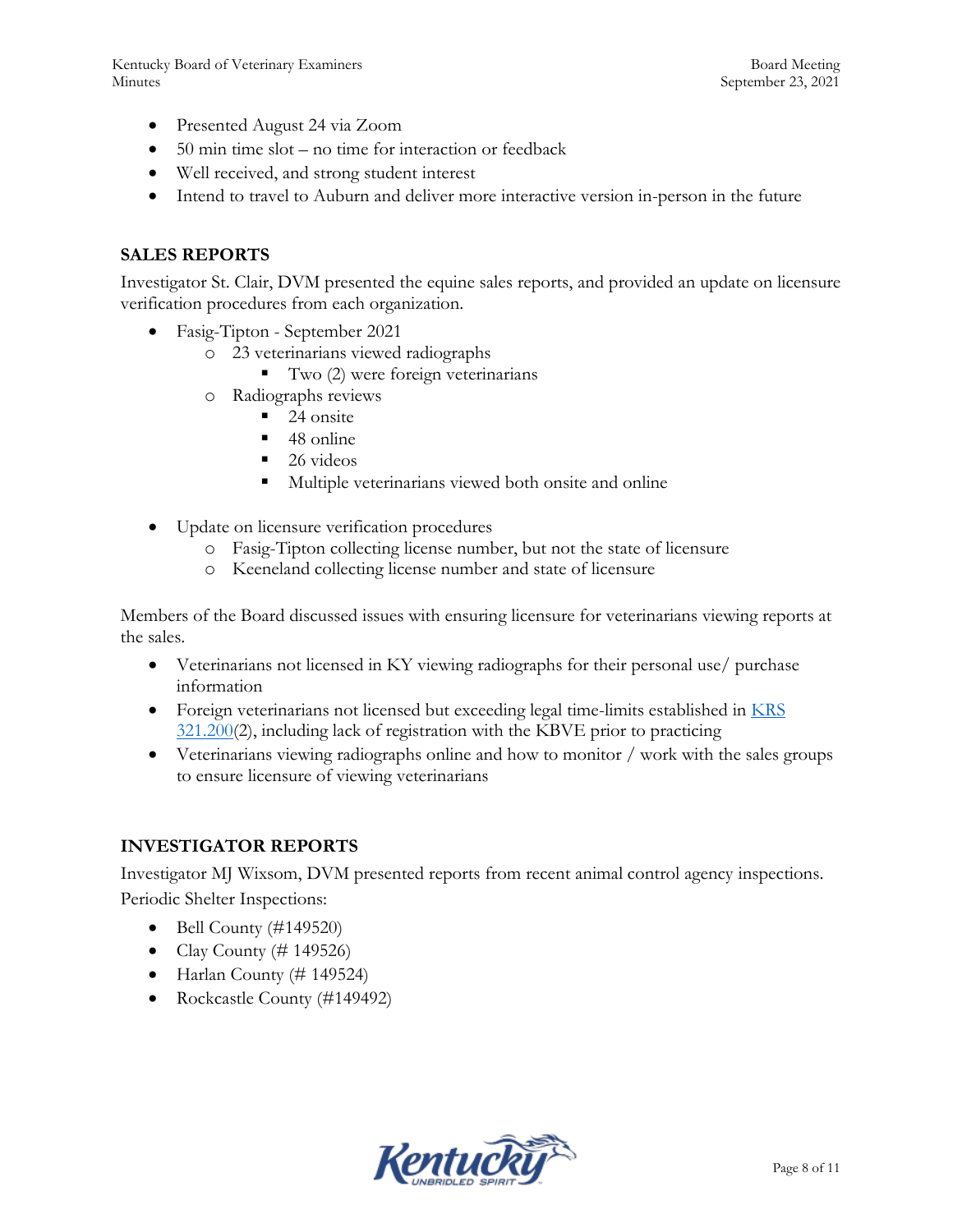# **COMPLAINTS SCREENING COMMITTEE REPORT**

Mr. Joe Bilby presented the Complaints Screening Committee Report. This report contains information on new cases and cases where there is a change in status.

- **2020-24**  signed settlement agreement received
- **2021-02 –** signed settlement agreement received; terms met; case closed
- **2021-08**  dismissed
- **2021-23 –** assigned to investigator
- **2021-25**  dismissed
- **2021-30**  dismissed
- $\bullet$  **2021-34** dismissed
- **2021-36** assigned to investigator
- **2021-37**  dismissed
- **2021-38**  new; assigned to investigator
- **2021-39** new; assigned to investigator
- $\bullet$  **2021-40** new; dismissed
- **2021-41** new; assigned to investigator
- $2021-42 new$
- $2021-43 new$
- **2021-44**  new
- $2021-45 new$
- $2021-46 new$
- $2021-47 new$

**A MOTION** was made by Dr. Gardner to accept the recommendations of the Complaints Screening Committee. The motion, seconded by Dr. Kennedy, passed unanimously.

## **OPEN DISCUSSION / NEW BUSINESS**

- No questions pending from the Board's Office
- Other Items for Discussion
	- o **FYI**  [www.dutch.com](http://www.dutch.com/)

Members of the Board briefly discussed this website, which supplies veterinary treatment and prescriptions online and direct to consumer. Currently operating in Idaho, Indiana, Michigan, New Jersey, New York, Pennsylvania, South Dakota, Virginia.

# o **Update on KYBOP meeting effort**

Ms. Shane provided an update on this initiative. Members of the Board discussed proposed topics for discussion.

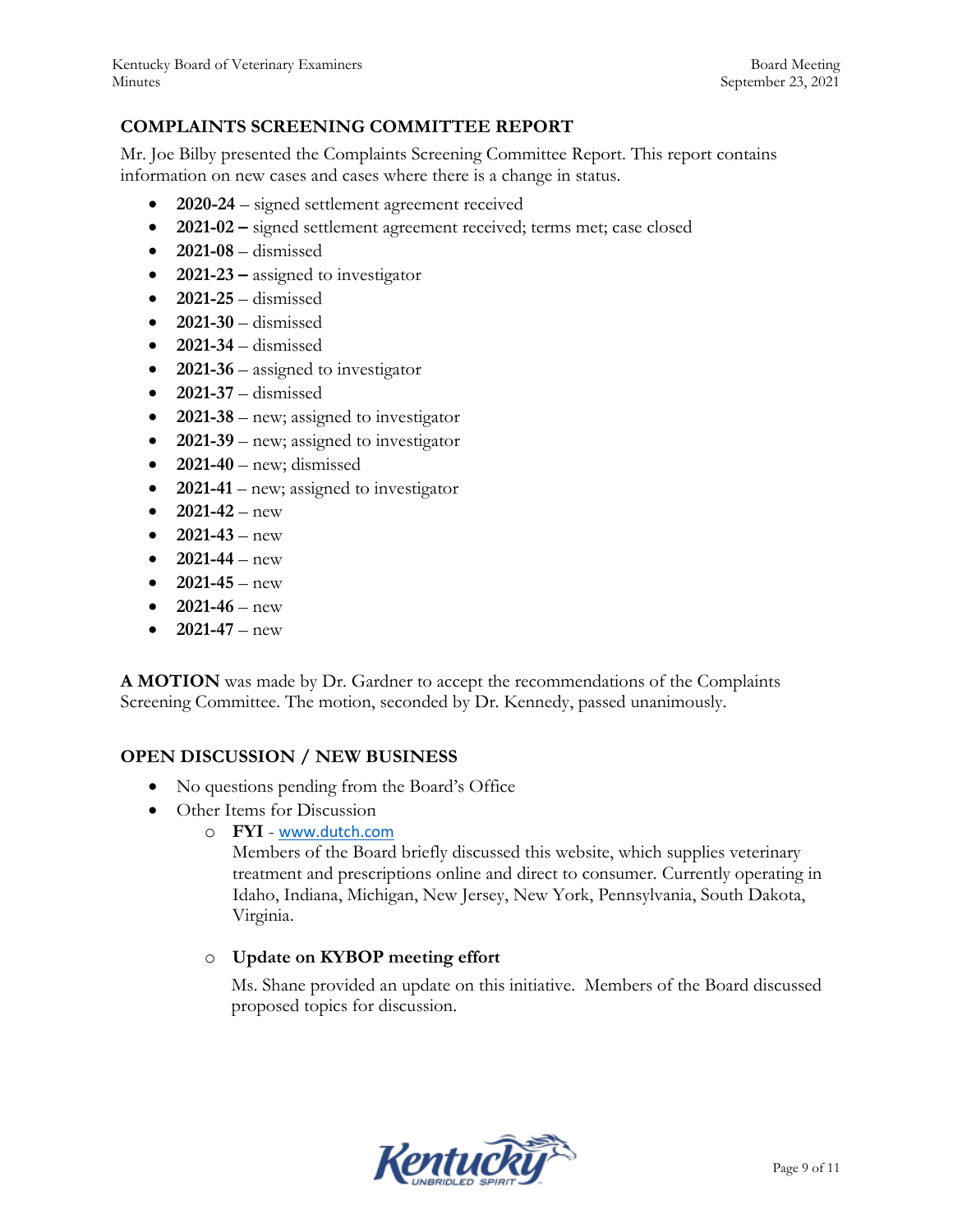### o **OSV partnership potential**

Members of the Board discussed ways the KBVE might partner with OSV, and requested a meeting to further explore partnership opportunities. Topics for discussion may include:

- Emergency preparedness
- Large Animal veterinary shortage
- Ways KBVE can serve as a communicator when it comes to animal disease
- Other topics of import to OSV, KDA, and the Commonwealth

The Board took a brief respite break from approx. 2:42 – 2:50 PM.

# **GOVERNMENT AFFAIRS COMMITTEE**

#### **KVMA Review Committee**

Ms. Shane shared the list of KVMA Practice Act Review Committee members.

#### **Review of Practice Act Modernization Whitepaper**

Members of the Board discussed the draft whitepaper.

#### **Practice Act Modernization Initiative**

Additional Considerations were discussed by the Members of the Board.

- o KRS 321.175 limitations on local areas having more strict laws
- o KRS  $321.200(1)(b)$  What is the definition of "treatment"?
- o KRS 321.181 added to definition of "Emergency"
- o KRS 321.235 and KRS 321.320 Scholarship potential for large animal
- o Telehealth as it pertains to supervision
- **Proposed Policy - Appropriate Use of Anesthesia Drugs in Small Animal Medicine** Members of the Board discussed and amended the proposed policy.

**A MOTION** was made by Dr. Smith to adopt the proposed Board Policy "Appropriate Use of Anesthesia Drugs in Small Animal Medicine" with modifications as discussed. The motion, seconded by Dr. Gardner, passed unanimously.

Members of the Board directed Ms. Shane to post the new policy on the board website and send out to all licensees.

 **Proposed Regulation 201 KAR 16:710 Standards of Care for Veterinary Surgery** Members of the Board discussed this early draft of a new regulation. A vote was tabled until a future meeting pending further review and discussion.

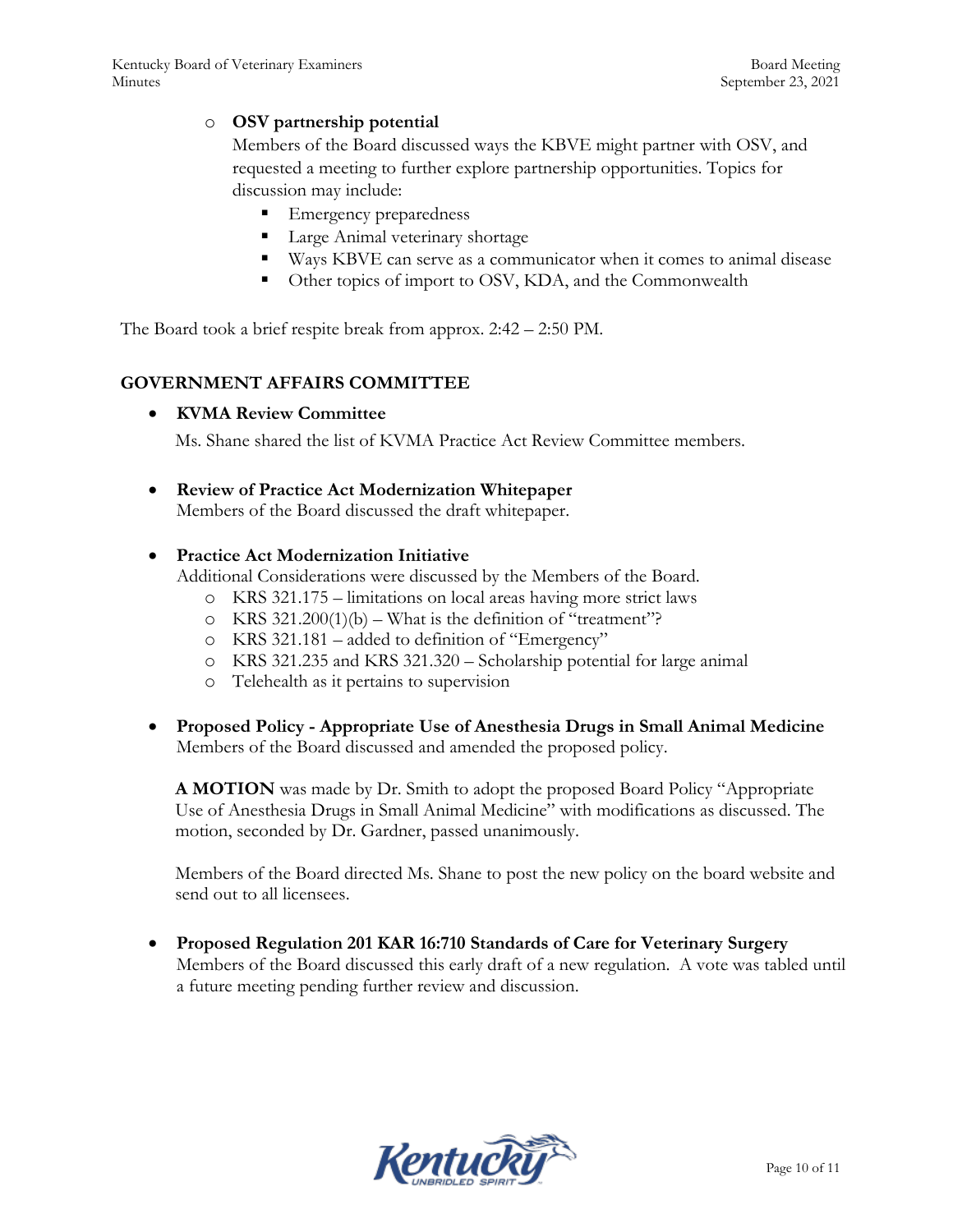## **FUTURE MEETING DATES**

- Thu, Oct 28 Special Meeting  $@$  9:30 AM EDT OSV
- Thu, Dec  $2 -$  Regular Meeting  $@ 1:00$  PM EDT OSV

## **ADJOURNMENT**

Chairman Wills adjourned the meeting at 3:50 pm.

These Meeting Minutes were approved by the Board on December 2, 2021.

 $= 1$ 

Steven J. Wills,  $\cancel{\text{p}}$ VM, Chairman of the Board

PRESIDING OFFICER: Steven J. Wills, DVM, Board Chairman Minutes Recorded by: Michelle M. Shane, Executive Director Minutes Reviewed by: Joe A. Bilby, Legal Counsel Joe A. Bilby, Legal Counsel

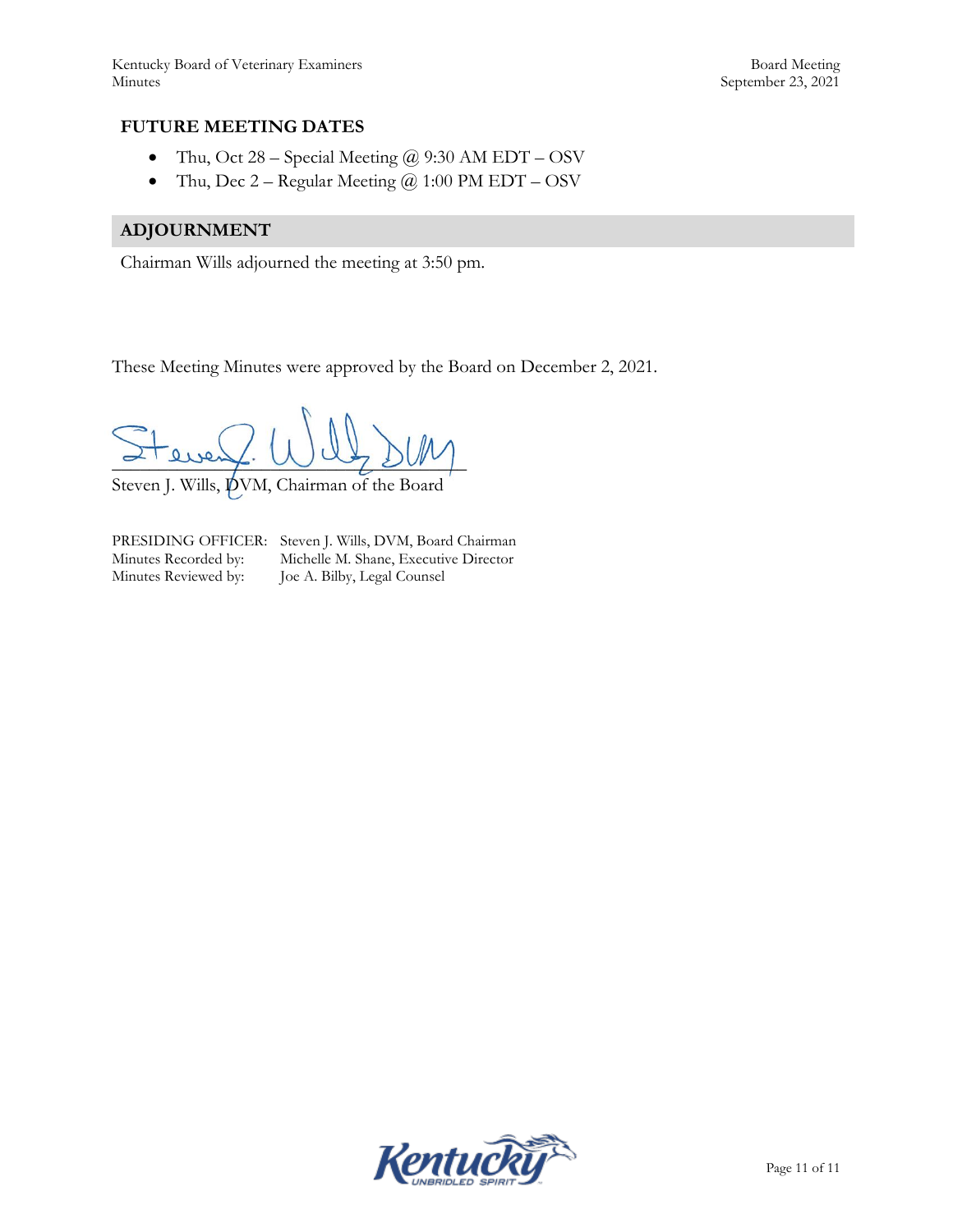

# **KENTUCKY BOARD OF VETERINARY EXAMINERS**

107 Corporate Drive, Second Floor, Frankfort, KY 40601 Office: 502-782-0273 • Fax: 502-695-5887 kybve.com  $\bullet$  yet $(\partial_k ky.gov)$ 

# **Meeting Agenda**

# **September 23, 2021**

## **Due to continuing COVID-19 restrictions, citizens and observers are requested to attend the meeting virtually.**

Join Zoom Meeting

<https://us02web.zoom.us/j/82814140513?pwd=K21TTmVLdzN2L21Wc0VxTHNWOTkwZz09>

Meeting ID: 828 1414 0513 Passcode: 002878

One tap mobile +19294362866,,82814140513# US (New York) 13017158592,,82814140513# US +(Washington DC)

Dial by your location (any number will work); enter Meeting ID: 828 1414 0513

+1 929 436 2866 US (New York)

- +1 301 715 8592 US (Washington DC)
- +1 312 626 6799 US (Chicago)
- +1 669 900 6833 US (San Jose)
- +1 253 215 8782 US (Tacoma)
- +1 346 248 7799 US (Houston)

# 10:00 AM **COMMITTEE MEETINGS – CLOSED TO THE PUBLIC**

- Complaints Screening Committee
- Applications Committee

1:00 PM **CALL TO ORDER**

# **ROLL CALL / ESTABLISHMENT OF QUORUM**

## **CONFIRMATION OF PUBLIC NOTICE**

## **READING OF MISSION STATEMENT**

# **CONSENT AGENDA**

- Board Meeting Minutes from July 29, 2021 and August 12, 2021
- Budget Expenditures since 7/29 meeting
- Applications Committee Report on New Applications
- Applications Committee Report on New CE Requests
- Approval of Board Per Diem and Mileage

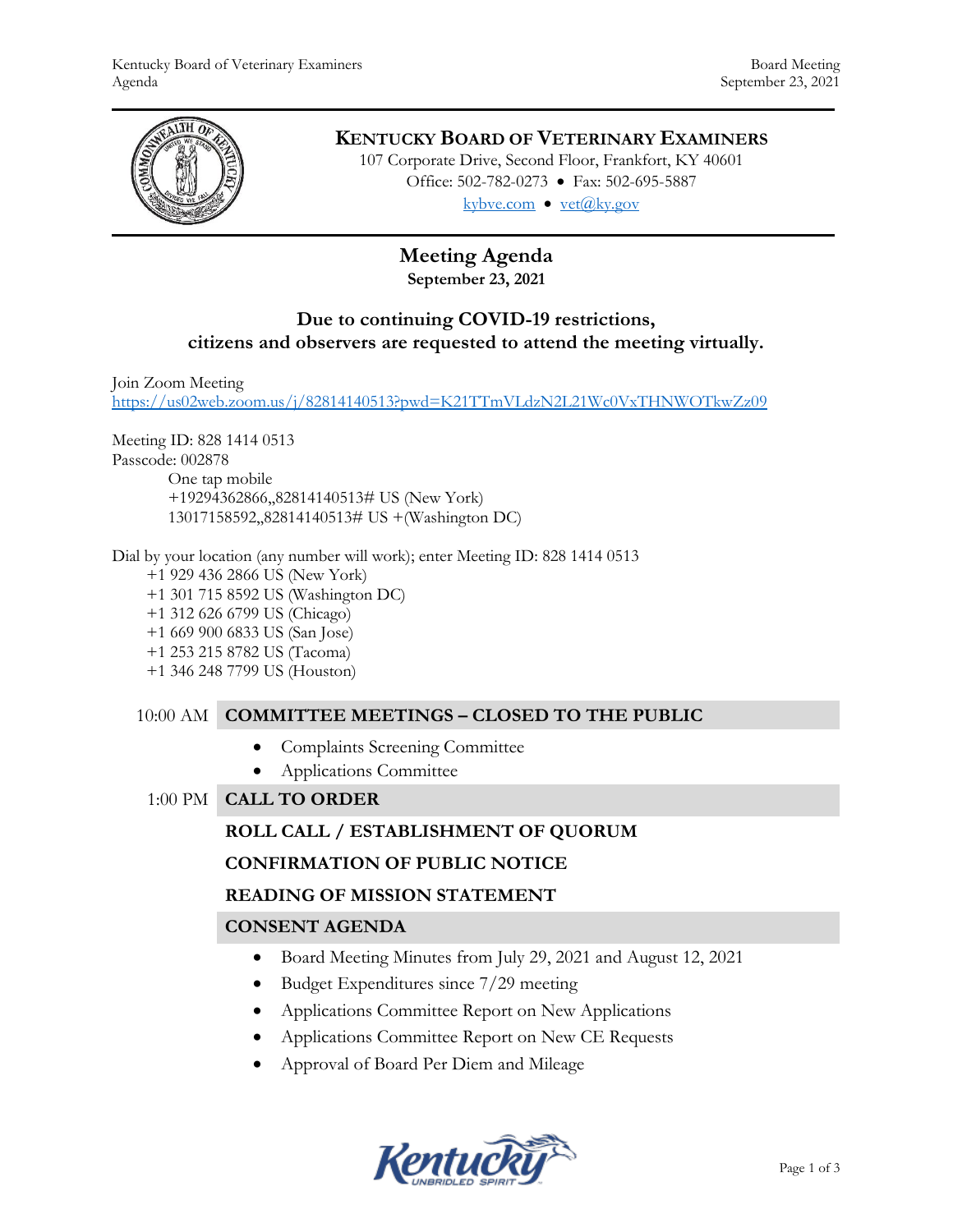# **BUSINESS AGENDA**

## **BUDGET MATTERS**

- Biennial Budget
- KVMA partnership and E&O Initiative in 2022 Update
- RFP for 16-hour Euthanasia course trainings

## **OLD BUSINESS**

- AAVSB Update
	- o Board of Directors and other AAVSB Candidate Selections
- KVMA Power of 10 August Meeting
- ACA-AES Drug Policy Push Back
- ACA Responsible Parties –DEA Registration update

# **LICENSURE STATUS REPORT**

- Provisional Licensee Failure to comply with conditions set forth by the Board
- Licensure Status Report

## **APPLICATIONS COMMITTEE REPORT**

• Proposed Policy - Background Checks for AES applicants and ACA onsite designated managers

# **WELLNESS COMMITTEE REPORT**

## **EDUCATION AND OUTREACH COMMITTEE**

- Auburn Dean Johnson's Ethics Course
- August 11 Meeting with Animal Control Agencies

## **SALES REPORTS**

- Fasig-Tipton September 2021
- Keeneland September 2021
- Update on licensure verification procedures